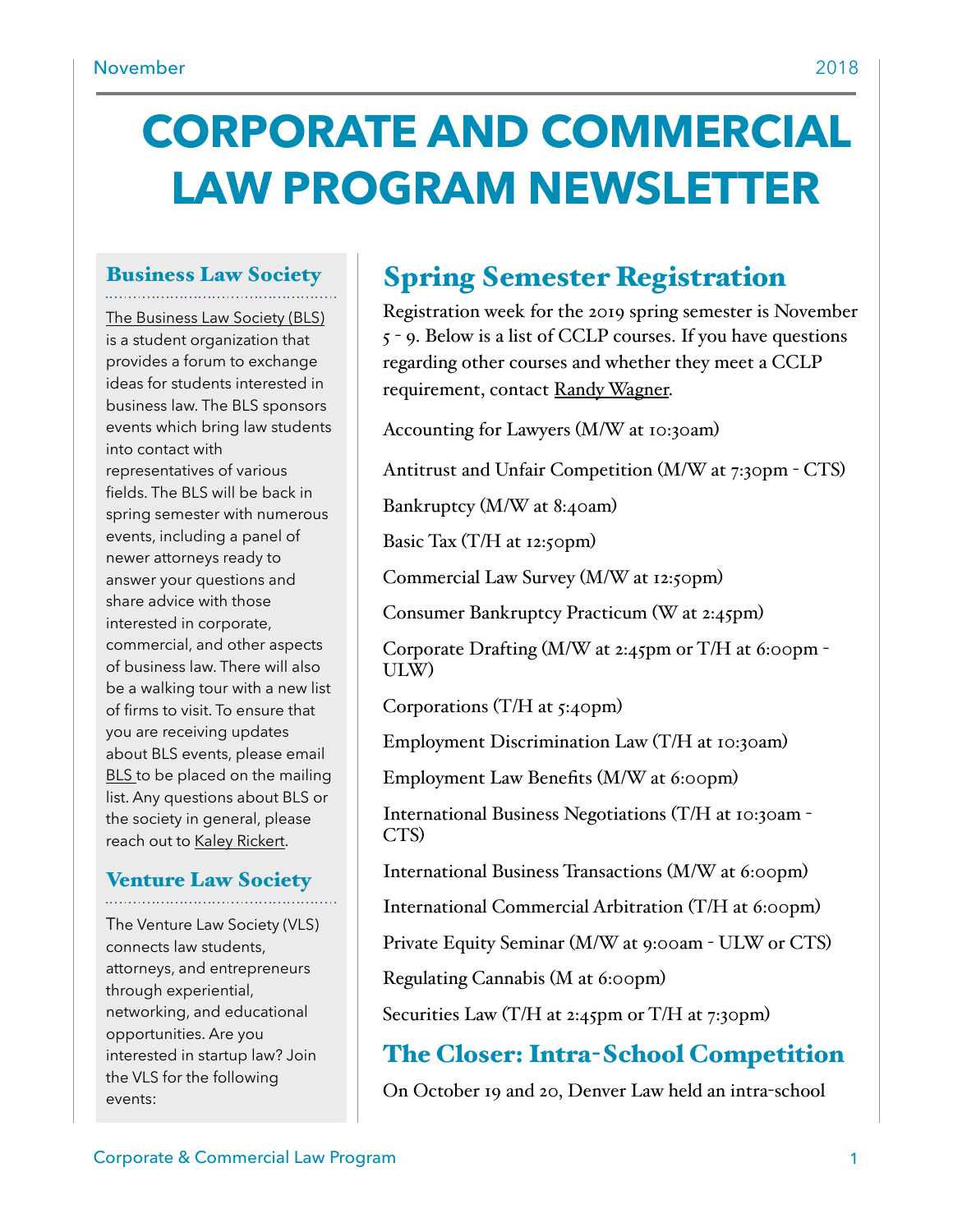#### November 2018

*Sourced Locally: The Intersection Between the Law, Food, and Entrepreneurship*. On November 15 from 12pm-1pm, the Venture Law Society and the Food Law Society are hosting a lunch panel with Megan Cornish, Vice President of Government and Industry Affairs at FoodMaven; Ben Fenton, Vice President of Boulder Food Group; and Chuck Cotter, Shareholder at Polsinelli and Chair of the Food, Beverage and Consumer Products Group. Lunch will be provided by Maria Empanadas. You don't want to miss it!

*Venture Law Summit 2019*. Save the date for Friday, March 29 from 8am-1pm! VLS is hosting the second Venture Law Summit, bringing together transactional lawyers, law students, MBA students, entrepreneurs, and investors for a day of learning and building connections. Last year, VLS hosted over eighty community members for the inaugural Summit. We would love for you to be a part of the Summit experience. If you're interested in volunteering at the Summit, please contact [Becky Stifter](mailto:rstifter19@law.du.edu).

*Volunteer at The Commons on Champa Legal Clinic!* VLS hosts a volunteer legal clinic at Denver's entrepreneurship hub, The [Commons on Champa](https://www.thecommons.co/), providing a hands-on learning opportunity for law students to fulfill the Public Service Requirement for graduation. If you're interested in getting involved over the Spring semester, please complete [this](https://docs.google.com/forms/d/e/1FAIpQLSffRXDevY9rk7qD17YNMFqREsrx_3qV7S52BN8bVQ-Z96KiNA/viewform)  [application.](https://docs.google.com/forms/d/e/1FAIpQLSffRXDevY9rk7qD17YNMFqREsrx_3qV7S52BN8bVQ-Z96KiNA/viewform)

version of *The Closer* negotiation competition tailored after the invite only national event that takes place at Baylor Law School each January. Fourteen students participated in Denver Law's *The Closer*, with 7 students acting as counsel for Alexis Little in the negotiation of her executive employment agreement and 7 students acting as counsel for Wine and Bubbles Distribution, Inc., the company hiring Little. The students competed in two 30-minute negotiations during the preliminary rounds on October 19, with each round observed and scored by 3 local attorneys. The top 2 competitors from each side of the transaction advanced to the final rounds on Saturday, with each round judged by 5 local attorneys.

John Kyed (3L) and Rachel Neumann (2L) were named the winners representing Little and Wine and Bubbles, respectively. Kaley Rickert (2LE) and Emma Feeney (2L) were named the runners' up representing Little and Wine and Bubbles, respectively.

# DU/CU Intra/Inter-School Transactional **Competition**

Interested in honing your transactional drafting and negotiation skills? Look for the announcement later in November and consider signing up to participate in the DU/CU transactional competition. The competition is modeled after the national transactional LawMeet event (not being held in 2019) and will include a half-day intraschool competition (February 1, 2019) and a full-day interschool competition (tentatively, February 16, 2019). Student teams of two will be assigned to represent a client in a transaction, will draft provisions or an ancillary agreement related to the transaction, will redline those same provisions or ancillary agreement prepared by a team representing the other side, and will compete in two negotiation rounds. It's a great chance to gain some practical experience, meet local practicing lawyers who will judge the event, and interact with students from CU Law.